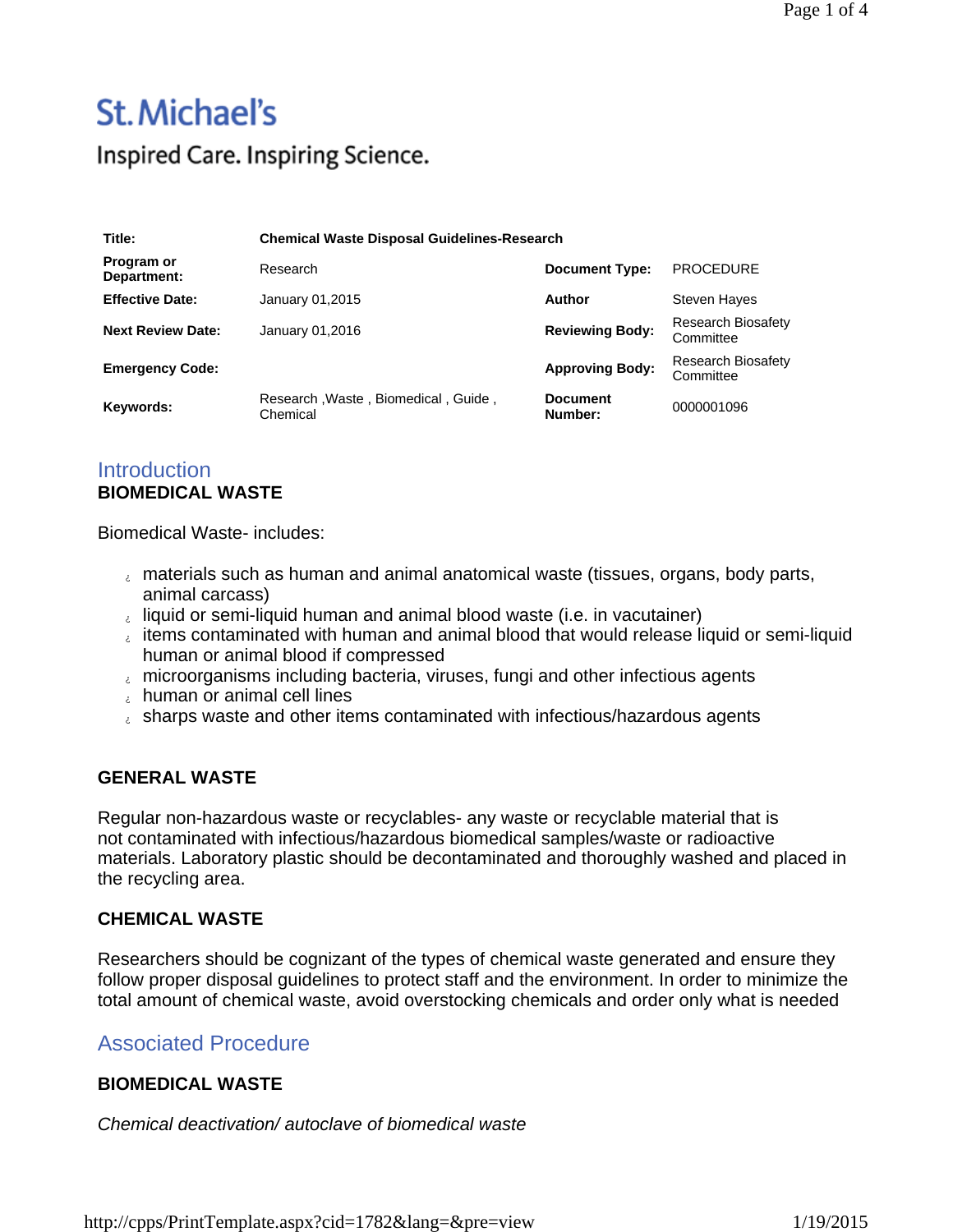- liquid waste in cell culture, bacteria, and virus room waste- deactivate with 1:10 diluted bleach for 20 minutes and dispose down the drain with copious amount of water. **DO NOT** autoclave any solution containing bleach
- blood waste (less than 300 ml) must be deactivated with 1:10 diluted bleach for 20 minutes and then dispose down the drain with copious amount of water

### *Biomedical Waste Container Guidelines*

Yellow bag- Biomedical waste generated in laboratories such as:

- any soft edged material known to be contaminated with infectious/hazardous agents such as transfer pipettes, contaminated gloves paper towel/cloth, counter top absorbent pads and any absorbent material (i.e some waste from the Cell culture, Bacteria and Virus rooms)
- $\epsilon$  any soft edge material that is contaminated with blood and/or blood products that would release liquid blood if compressed

Yellow receptacle/ sharps container- any biomedical waste that may puncture the yellow bags such as:

- $\epsilon$  needles and syringes
- $\epsilon$  scalpels
- contaminated glass/broken glass, plastic pipette tips, laboratory glass or other materials capable of causing punctures or cuts

Red bag- all human and animal anatomical waste. Anatomical waste and animal carcass are collected in the Vivarium fridge and disposed by Vivarium staff.

If anatomical waste is fixed in formalin, separate anatomical waste from chemical waste. Dispose anatomical waste in red bag and formalin as a chemical waste for pick up. Refer to the Chemical Waste Pick-up section

### *GENERAL WASTE*

### *General Waste Container Guidelines*

Grey bags- gloves, paper towels, countertop absorbent pads and any absorbent materials that are not contaminated with infectious/hazardous agents, packaging for laboratory supplies etc. Most waste from the Wet bench Open Concept area, Analytical Laboratory Rooms and PCR Rooms can be placed in the grey bags.

Cardboard box lined with grey bag- Laboratory broken glass that is not contaminated with any infectious/hazardous agents must disposed of in designated boxes lined with grey bag located at the end of every other laboratory bench (the box and bench will be labelled)

Pipette tips that are not used for infectious/hazardous agents can be disposed of in designated boxes lined with grey bag located at the end of every other laboratory bench (the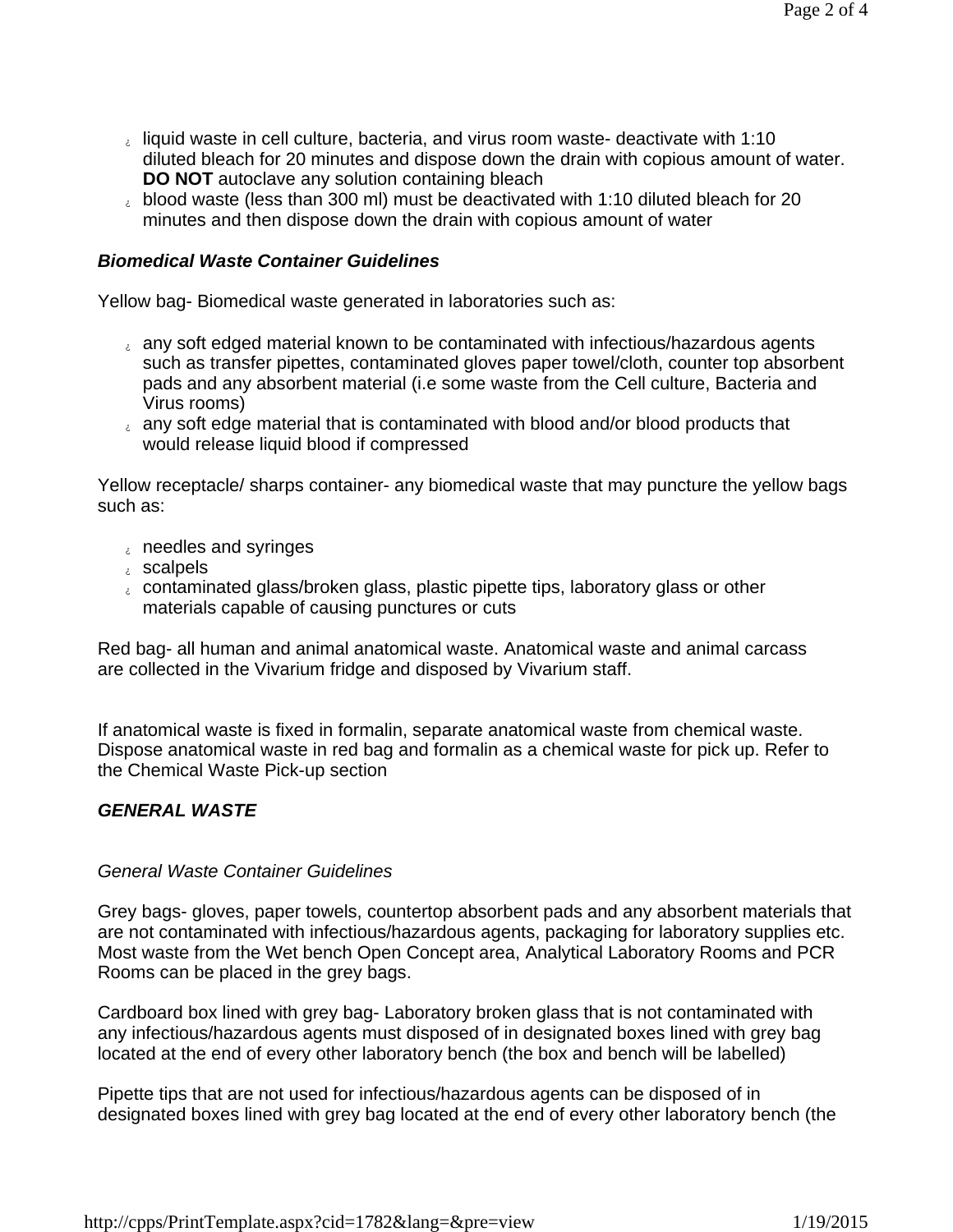box and bench will be labelled)

Recycle blue bin- clean laboratory plastic containers, non-contaminated paper and cardboard go in the blue box located at the end of every other laboratory bench (the blue box and bench will be labelled)

### *CHEMICAL WASTE*

### *Chemical Waste Disposal Guidelines*

#### Sink disposal

Sink disposal, followed by copious amount of water, is limited to:

- **Buffer solution**
- Detergents
- Mild acids/bases
- $\epsilon$  < 10% v/v methanol or ethanol solutions
- **Bleach containing solutions (usually 1:10 dilution of stock)**
- Any non-hazardous compounds

#### *Chemical waste pick up*

For chemicals that cannot be disposed through sink disposal or regulated under the Environmental Protection Act O Reg. 347- Schedules 1 and 2, drop off your chemicals in the Biohazard Work room on each floor. A designated marked area in the room will be used as a pick up point for waste chemicals.

Indicate the following on the inventory sheet found in the room:

- Principal Investigator name
- $\epsilon$  Lab designate or person dropping off the chemical
- $_{c}$  Lab extension number
- Chemical name
- Number of containers
- Volume of container
- **Any precautions required for transportation**

Stickers with the same information requirements are found in the room. Fill out the information and stick it on the container. If the container is in its original container, take a sticker and fill out the information about the Principal investigator, lab designate and lab extension number and stick it on the container but do not cover the original label with the chemical name and container volume.

### **INCOMPATIBLE CHEMICALS MUST NOT BE STORED TOGETHER**

The RCF Coordinators will contact Clean Harbors to arrange for chemical pick-up.

For any further questions on proper chemical disposal, check the MSDS sheet or call: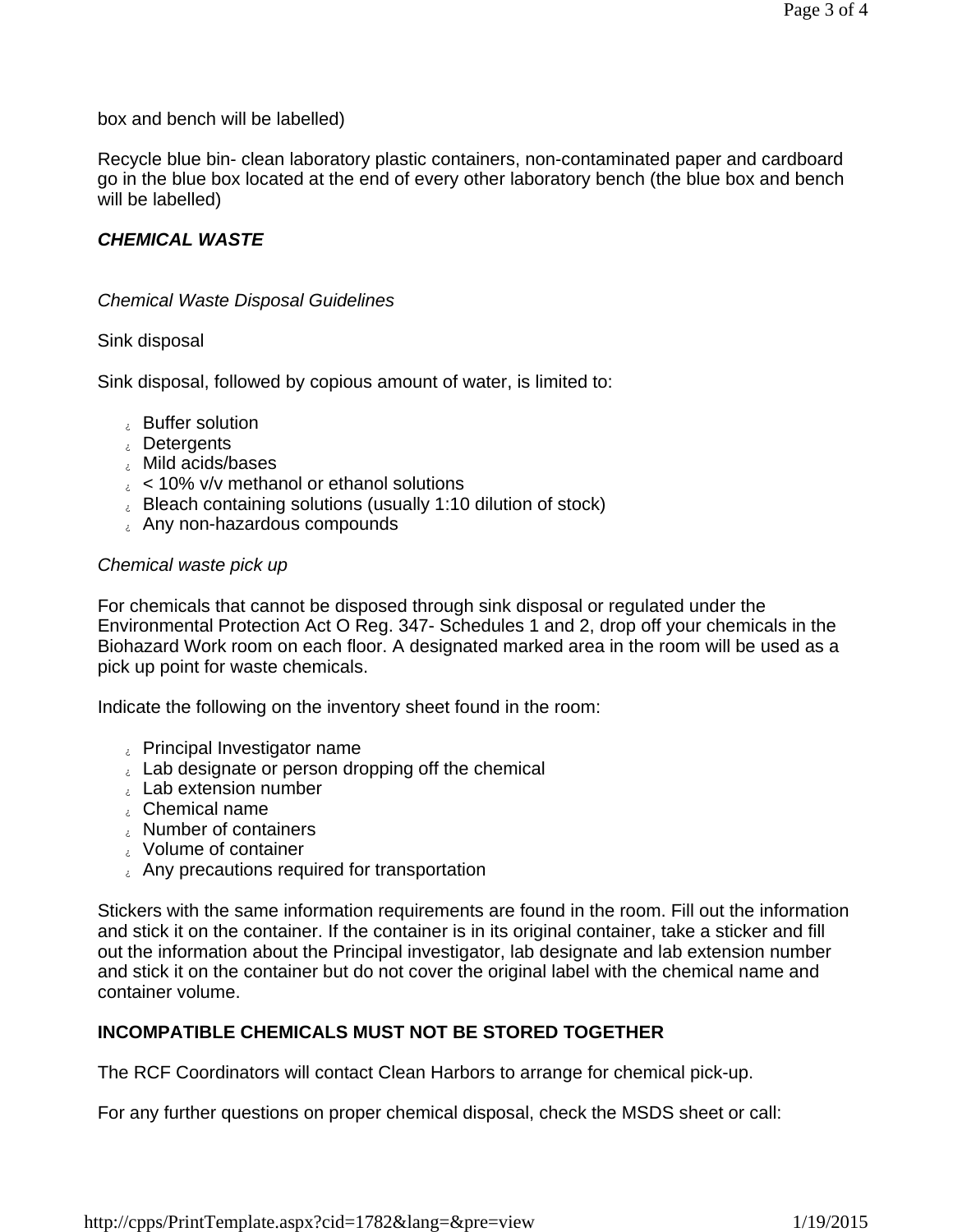- L. Research Biosafety Officer at Ext. 77534
- Occupational Hygienist- Corporate Health and Safety Services at Ext. 5227.

### Ethidium Bromide

Liquid waste contaminated with ethidium bromide can be poured into the designated waste container and dropped off as chemical waste in the Biohazard Work Room. Materials contaminated with ethidium bromide (e.g gels and gloves) are considered chemical waste and must be segregated and placed in a leak proof plastic container also located in the Dark room 4th Floor (455). The RCF Coordinator will arrange pick up for the waste on the designated waste pick up day.

Accidents or spills

Report the incident to your supervisor and fill out the online incident report (Event tracker on the

Intranet).

**Revision Number Contact** 

This document is the property of St. Michael's Hospital. This material has been prepared solely for internal use. St. Michael's does not accept responsibility for the use of this material by any person or organization not associated with St. Michael's. No part of this document may be reproduced in any form for publication without permission from St. Michael's Hospital. Valid only on date printed: January/19/2015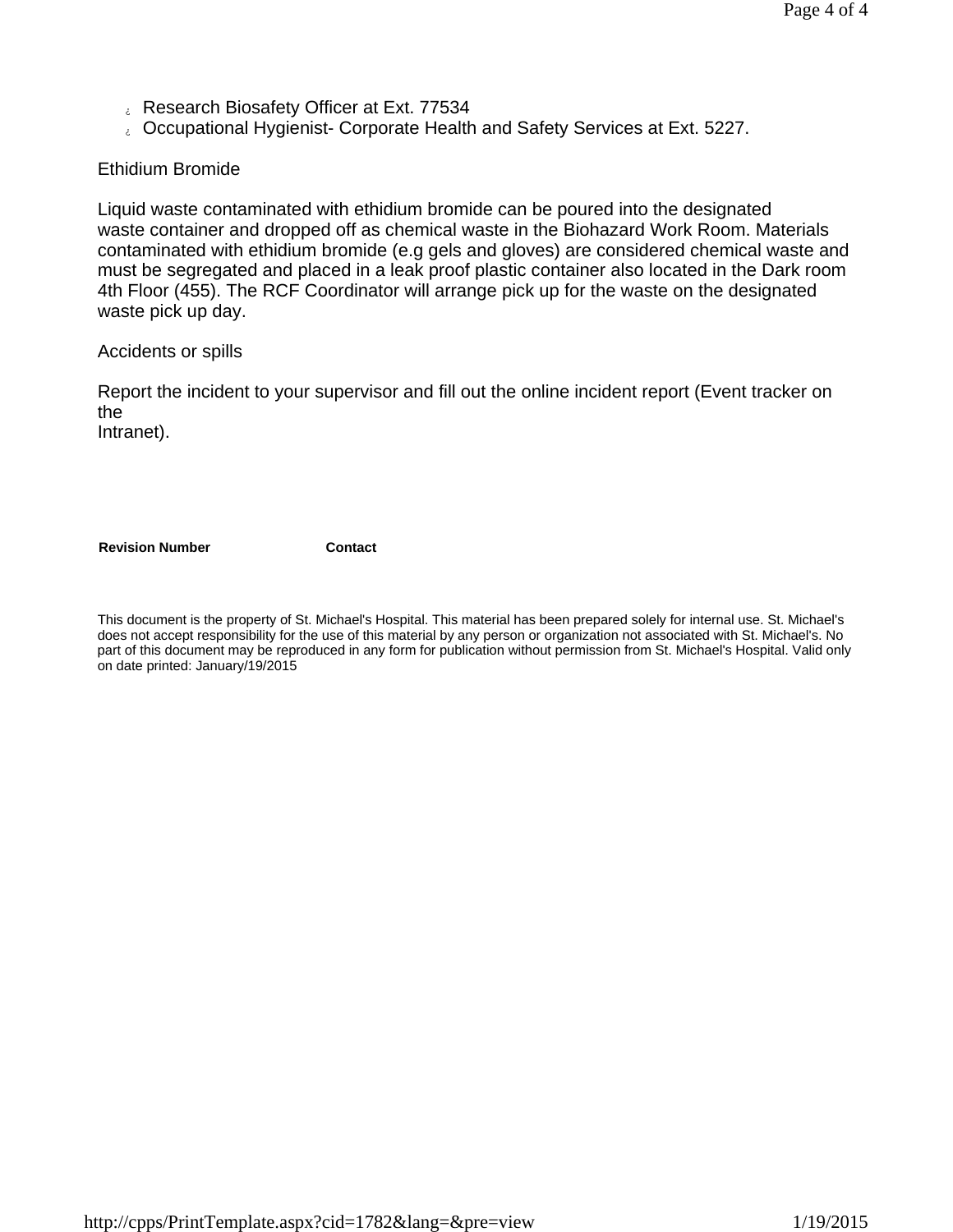# REGULAR WASTE AND RECYCLE



### **Grey bag containers are located at each bench**

- $\triangleright$  gloves, paper towels, countertop absorbent pads and any absorbent materials that are **not contaminated**  with infectious/hazardous agents
- $\triangleright$  packaging for laboratory supplies





### **Blue recycle containers are located at identified bench locations**

- $\triangleright$  clean laboratory plastic container
- $\triangleright$  non-contaminated paper and cardboard
- **Card board box lined with grey bags are labelled and located at identified bench locations**
- $\triangleright$  uncontaminated laboratory broken glass
- $\triangleright$  pipette tips not used for infectious/hazardous agents



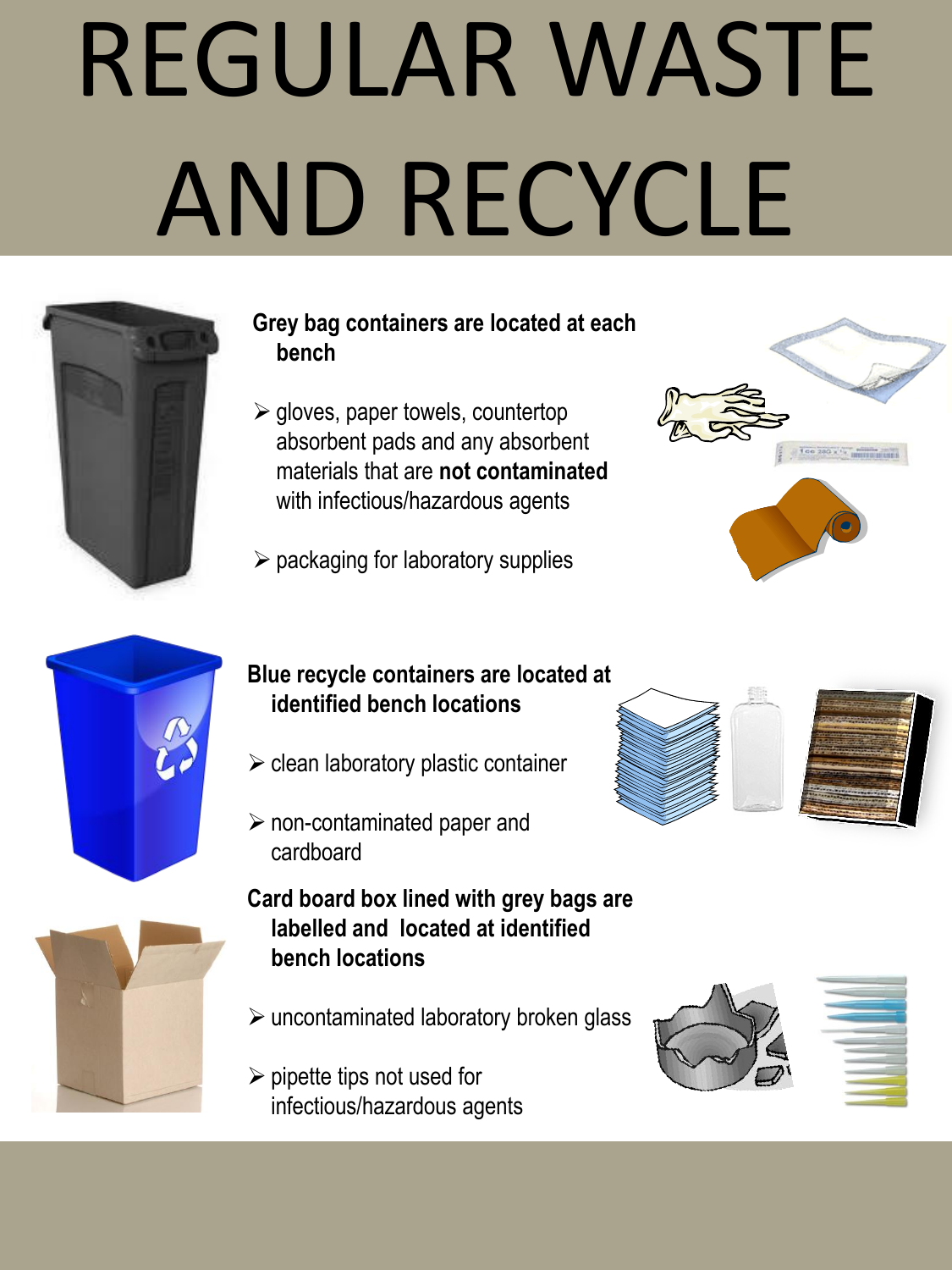# BIOMEDICAL WASTE

## **Yellow bags**

- Any soft edged material known to be **contaminated with infectious/hazardous agents** such as transfer pipettes, contaminated gloves, paper towel/cloth, countertop absorbent material
- $\triangleright$  Any soft edge material that is contaminated with blood and/or blood products that would release blood if compressed

## **Yellow receptacle/sharps container**

- $\triangleright$  Any biomedical waste that may puncture the yellow bags such as:
- o Needles and syringes
- o Scalpels
- o **Contaminated** glass/broken glass, plastic pipette tips

## **Red bags**

 All human and animal anatomical waste. Anatomical waste and animal carcass are collected in the Vivarium fridge and disposed by Vivarium staff

## **Chemical deactivation/ autoclave**

- $\geq$  Liquid waste- deactivate with 1:10 diluted bleach for 30 minutes and dispose down the drain with plenty of water.
- $\geq$  Blood waste- deactivate with 1:10 diluted bleach for 30 minutes and dispose down the drain with plenty of water